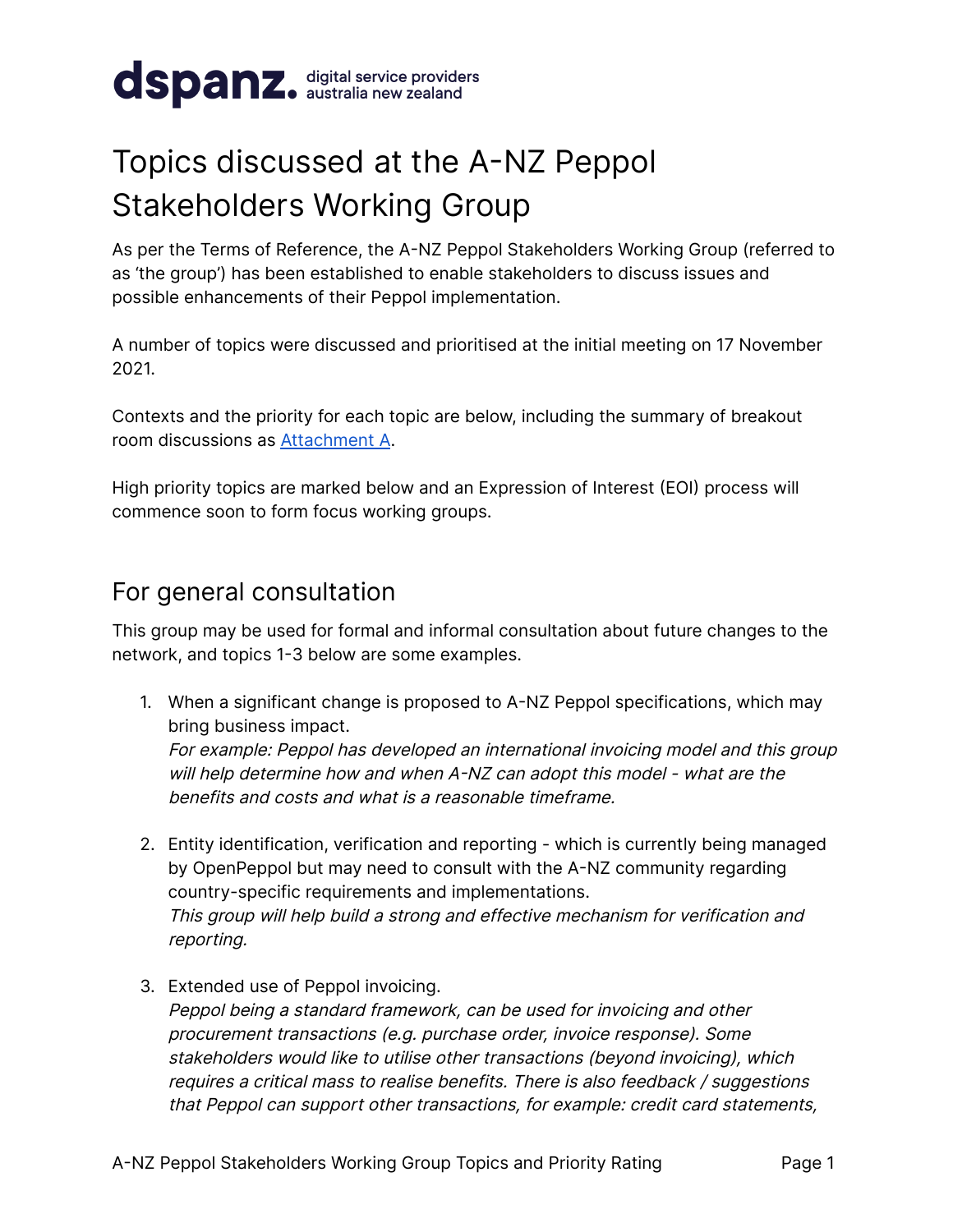

payment claims and government grants.

It is currently at an early stage for most A-NZ businesses and the focus is to start with eInvoicing. This group will be <sup>a</sup> mechanism to raise, explore and discuss these opportunities and assess market readiness.

#### **Priority rating is not applicable as consultation will commence as required.**

### Specific topics 4 and 5

#### **4. Consistent data mapping**

To ensure the consistent interpretation of Peppol specification and business practices. Invoice data is mapped to appropriate data fields. E.g. which Peppol field should be used for a client's account number?

Some issues were raised by various stakeholders regarding inconsistency / misinterpretation of some data fields, e.g. purchase order number and buyer reference numbers are sometimes not distinguished, which have caused interoperability issues.

#### **High priority. Needs to be addressed immediately.**

Significant impact on DSPs and end user businesses and needs to be proactively managed.

Stakeholders are prompted to share known issues, experience and mapping decisions. Requires clear guidance with examples to avoid misinterpretation and inconsistency.

#### **5. Industry specific requirements**

To understand industry specific requirements and the best approach to manage them.

E.g. whether it should be managed by the current A-NZ specification or should a separate specification be created.

Some industries have specific requirements too, e.g. construction, energy or telecommunications. Some industry-specific data may not fit nicely to <sup>a</sup> generic data field therefore we need to have a consensus on how this can be addressed.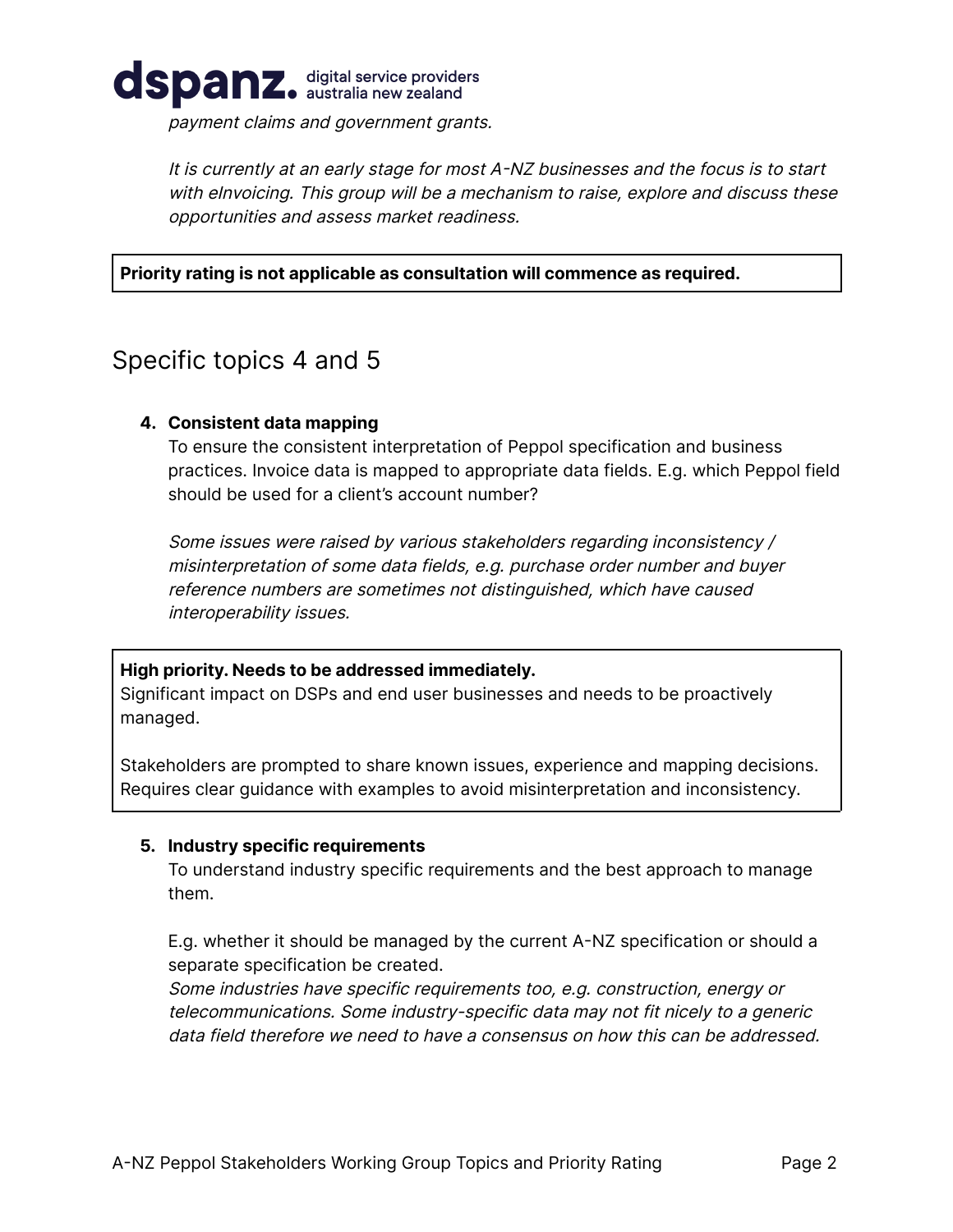# dspanz. digital service providers

#### **Medium priority**

This will be an ongoing piece of work as adoption increases in various industries. Different industries may have different standards and there is no one-size-fits-all solution. It is important and we should monitor this closely, however, it is not an urgent issue to solve.

A-NZ should focus on ensuring that basic invoicing works well first.

## Specific topics 6-8

#### **6. Invoice routing**

Some businesses need to categorise and process invoices in different systems or by different business units / teams.

What are the architecture and business considerations for managing this in Peppol?

This is about how invoices can be routed through the buyer's systems when there are multiple destinations for invoices.

Some buyers have multiple business units or systems that process different types of inbound invoices. For example: if various business units in the organisation each have their own accounts payable teams that use different systems; or <sup>a</sup> buyer uses different systems or add-ons to match or process different types of purchases and the corresponding invoices.

This should not affect businesses that have multiple accounts payable teams that all use common systems.

There is no one-size-fits-all solution. It will depend on the unique circumstances of each receiving business.

Entities that have these requirements need to weigh up various factors such as communicating with suppliers through onboarding processes and the complexity of their system architecture.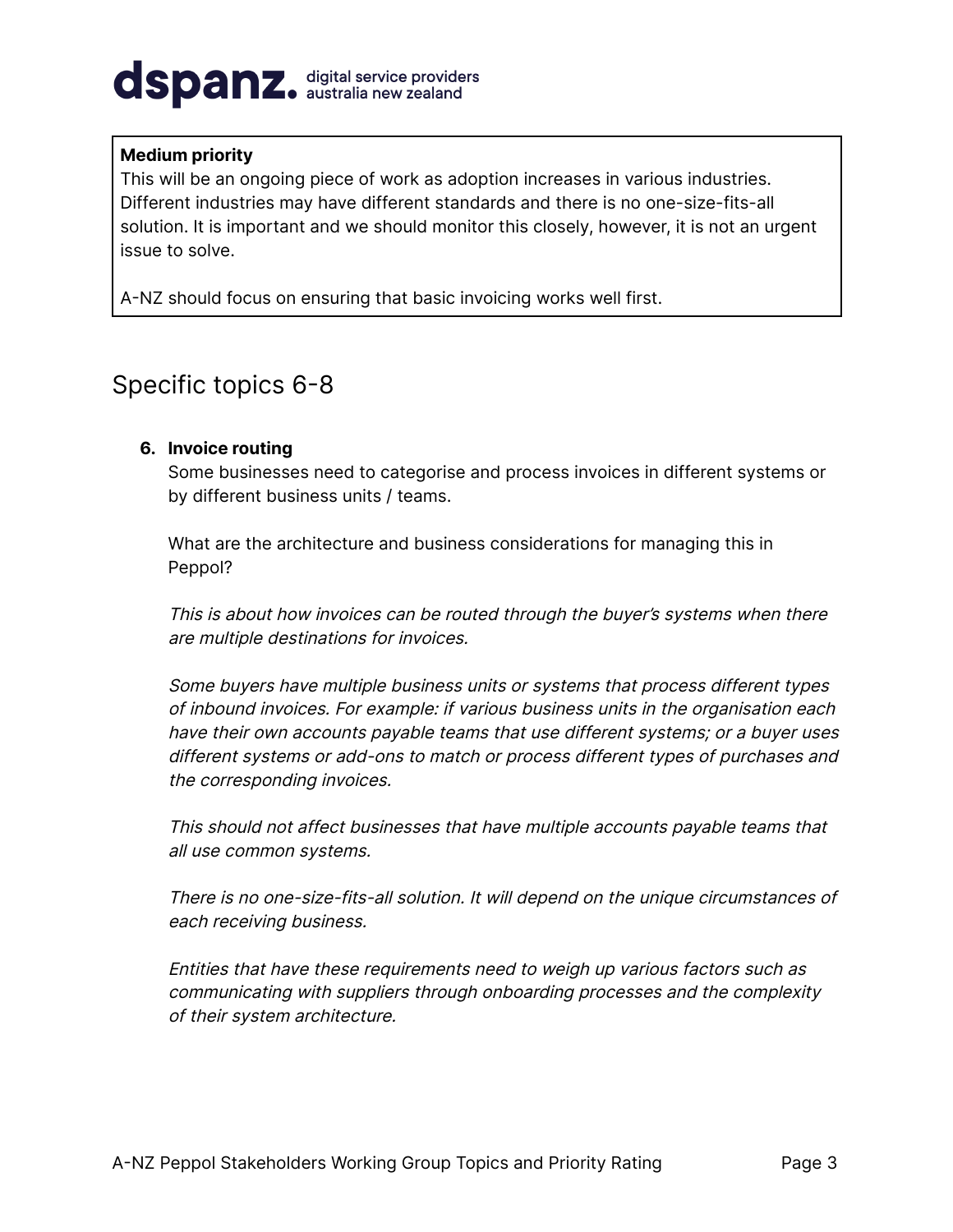# dspanz. digital service providers

#### **High priority**

The impact of invoice routing varies for different entities. For those who are / might be affected, this needs to be addressed as soon as possible.

**7. Invoice Response and Procure-to-Pay (P2P) / eProcurement** To discuss market appetite for other Peppol document types (transactions) and adoption strategy for the A-NZ market.

To determine the approach to move forward and timeframes.

This topic is about assessing opportunities and market appetite to implement other existing Peppol document types (e.g. Order, Order Response, Invoice Response).

We have heard from several stakeholders about the advantages that can be gained if the broader network supports the Invoice Response document (which supports buyers to communicate invoice processing status to sellers, which can reduce costs to manage exceptions, improve payment processes and, as <sup>a</sup> result, improve relationships between trading partners).

Also, some entities have expressed interest in implementing other transactions such as Purchase Order.

However, there needs to be <sup>a</sup> critical mass of take up to fully realise the benefits. Therefore, input is required from this group to determine the business drivers, benefits, barriers and priorities for adopting additional Peppol documents and how those vary across market segments and industries.

#### **High priority (Invoice Response only)**

There is common acknowledgement that adopting Invoice Response will be beneficial.

Some entities are keen to use digital Purchase Orders.

#### **8. Invoicing and Payment**

To ensure consistent implementation and business practice, e.g. data mapping for different payment channels. Closing the gap between Peppol eInvoicing and A-NZ payment capabilities.

The Peppol invoice allows <sup>a</sup> seller to include detailed information on acceptable payment channels. There is an A-NZ guidance note to describe how to support popular payment channels in <sup>a</sup> Peppol invoice to ensure consistent data mapping -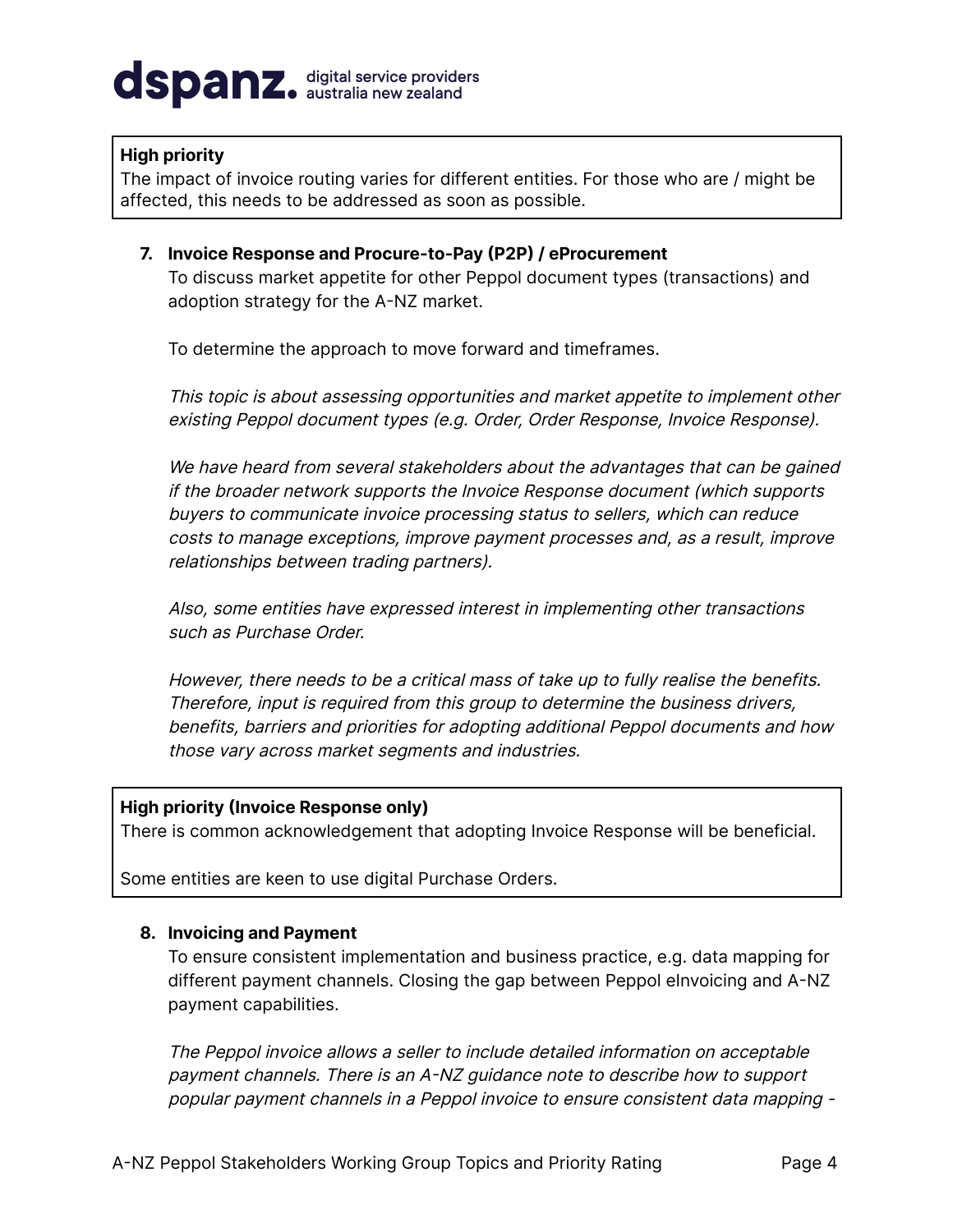

which in turn will enable the receiver to process and pay invoices quickly with greater accuracy.

This could offer opportunities such as helping buyers to verify the supplier's identity or businesses could take advantage of emerging payment automation services.

#### **Low priority (for now)**

This is not a high priority but will become important / relevant as elnvoicing becomes more mature. Currently considered a "nice to have" and should be monitored.

## Specific topics 9 and 10

#### **9. Switching Access Points**

Develop guidance for end users and service providers:

- a. For end users: business considerations when considering switching their access point.
- b. For service providers: best practice to support a smooth transition for clients.
- **10. Exit arrangements** (a service provider no longer provides Peppol services and would like to be de-registered)
	- a. Peppol processes
	- b. Best practice for Service Providers (to minimise disturbance to its business clients)
	- c. Business considerations: implications for end users

There are processes developed by OpenPeppol but they do not address some potential business implications.

They may not cause immediate issues, however, it needs to be considered / addressed proactively to ensure minimum business interruptions and ensure that the network is stable and efficient.

#### **High priority for both topics**

There should be seamless processes to ensure no / little outage in the service and minimal interruption to business operations.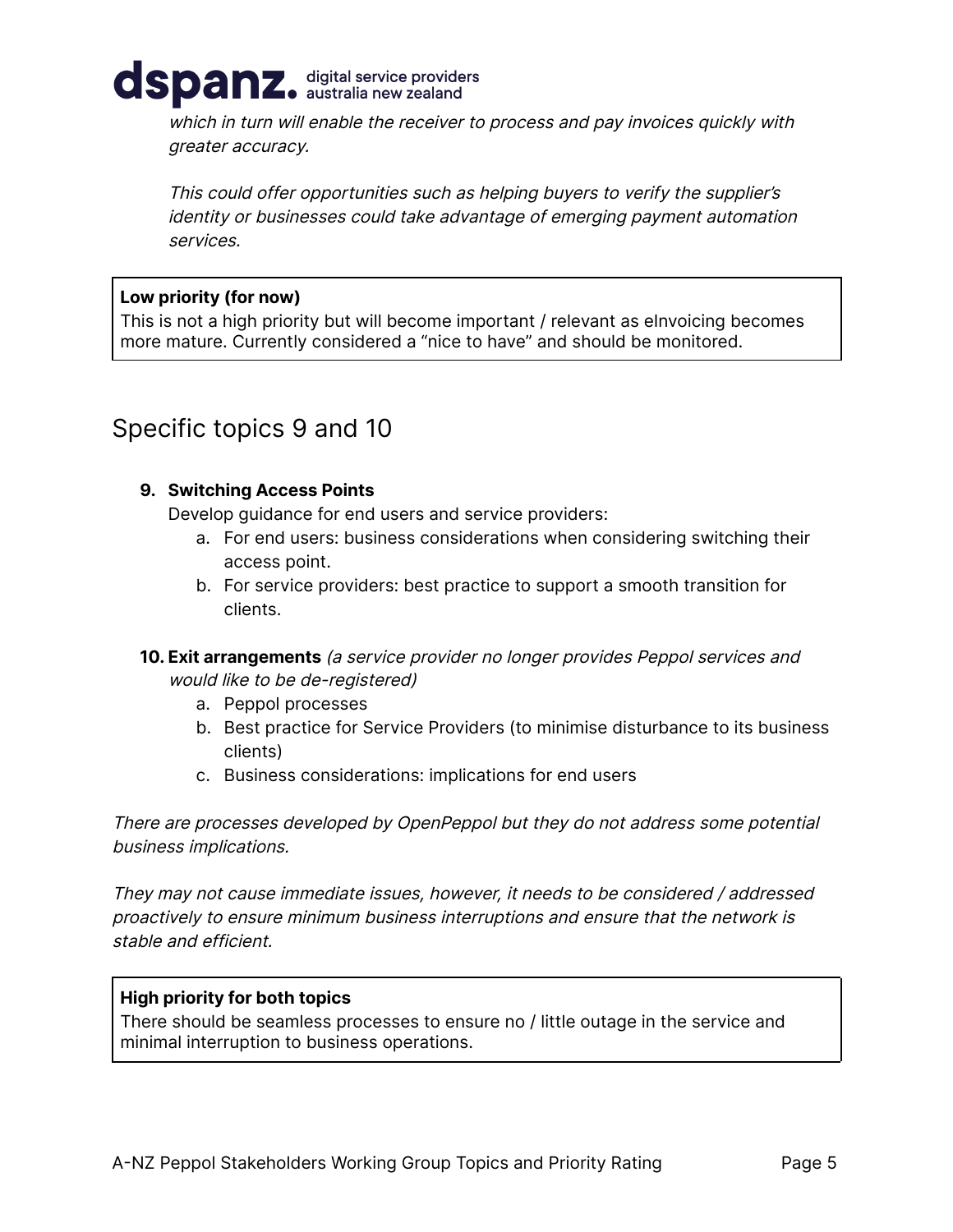## <span id="page-5-0"></span>dspanz. digital service providers Attachment A - Summary of Room Discussions

## High Priority

| Impact/<br>relevance | <b>Difficulty</b> | Timeline /<br>urgency | <b>Comments (Summary)</b>                                                                                                                                                                                                                                                                                                                                                                                                                                                                                                                                                                                                                                                                                                                                                                                                                                                                                                                                                                                                                                                                                                  |
|----------------------|-------------------|-----------------------|----------------------------------------------------------------------------------------------------------------------------------------------------------------------------------------------------------------------------------------------------------------------------------------------------------------------------------------------------------------------------------------------------------------------------------------------------------------------------------------------------------------------------------------------------------------------------------------------------------------------------------------------------------------------------------------------------------------------------------------------------------------------------------------------------------------------------------------------------------------------------------------------------------------------------------------------------------------------------------------------------------------------------------------------------------------------------------------------------------------------------|
| $4 - 5$              | $2 - 3$           | Immediate             | Biggest barrier to entry<br>Consistency important (even between access<br>points)<br>Needs to be addressed before there is more<br>volume<br>Issues should be reported to community<br>Need active examples from access points across<br>the board<br>Initial gathering of known issues, decisions about<br>mapping and publishing guidance. Then ongoing<br>meetings for additional issues prompted by new<br>use cases / industries<br>Examples:<br>Serial number, client account number,<br>$\circ$<br>contractor name etc. where to map them<br>C4 specific data requirements vs. C1<br>$\circ$<br>business and/or solutions capability to store<br>and provide the data<br>Addresses are missing<br>$\circ$<br>3 fields for POs - need to map according to<br>$\circ$<br>hierarchy<br>Identify what's required to be a valid invoice<br>$\circ$<br>(including recipient address)<br>Language and examples of exactly what is meant<br>by critical - no room for misinterpretation<br>Issues when parts of P2P process are not<br>electronic<br>Focus on mandatory and best practice fields<br>(Invoice Content) first |

#### **Consistent data mapping (topic 4)**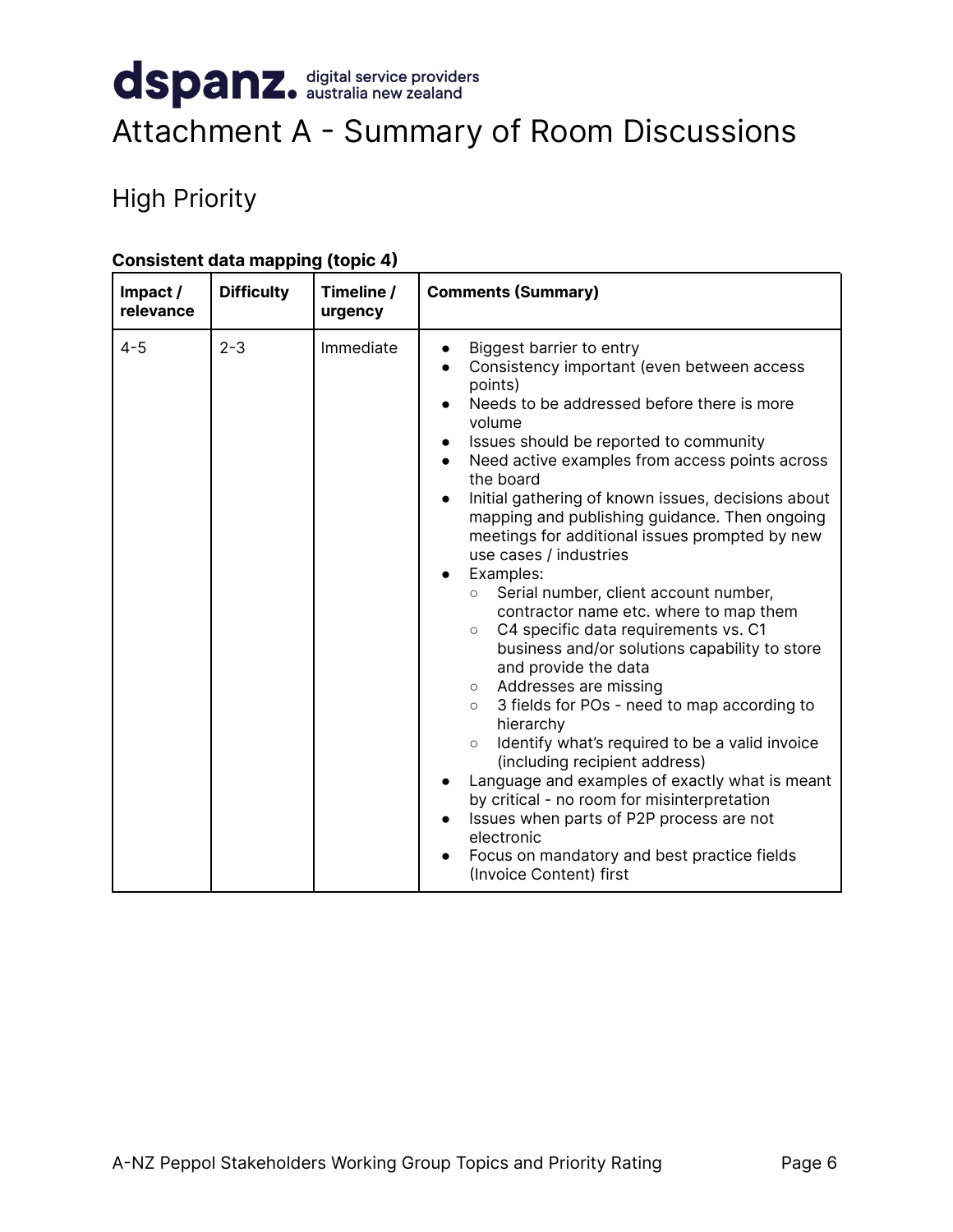

| Impact/<br>relevance | <b>Difficulty</b> | Timeline /<br>urgency | <b>Comments (Summary)</b>                                                                                                                                                                                                                                                                                                                                                          |
|----------------------|-------------------|-----------------------|------------------------------------------------------------------------------------------------------------------------------------------------------------------------------------------------------------------------------------------------------------------------------------------------------------------------------------------------------------------------------------|
| $4 - 5$              | 3                 | Immediate             | This topic is important for Access Points, Peppol<br>$\bullet$<br>Authorities and some end user businesses<br>PA's have responsibility with this issue - process<br>$\bullet$<br>needs to be facilitated<br>Needs to minimis outage in the service<br>$\bullet$<br>Everybody needs guidance for setting up<br>contracts, processes and need to understand<br>business implications |

#### **Switching Access Points / exit arrangements (topics 10 and 11)**

#### **Invoice routing (topic 6)**

| Impact /<br>relevance | <b>Difficulty</b> | Timeline /<br>urgency | <b>Comments (Summary)</b>                                                                                                                                                                                                                                                                                                                                                                                                                                               |
|-----------------------|-------------------|-----------------------|-------------------------------------------------------------------------------------------------------------------------------------------------------------------------------------------------------------------------------------------------------------------------------------------------------------------------------------------------------------------------------------------------------------------------------------------------------------------------|
| $4 - 5$               | 4                 | Immediate             | About internal decision on receiver requirements<br>$\bullet$<br>- not a system change<br>Important but must be managed locally<br>Problem for some large entities (receivers) who<br>have complex / multiple systems<br>Awareness of who might be impacted, use of<br>$\bullet$<br>endpoint identifiers<br>Cross border traders need to know each<br>other's business numbers<br>Invoice approval process is the most difficult<br>Impacting implementations right now |

#### **Invoice response (topic 7)**

This was split by many groups with P2P not as high priority.

| Impact/<br>relevance | <b>Difficulty</b> | Timeline /<br>urgency | <b>Comments (Summary)</b>                                                                                                                                                                                                                                                                                                                                                        |
|----------------------|-------------------|-----------------------|----------------------------------------------------------------------------------------------------------------------------------------------------------------------------------------------------------------------------------------------------------------------------------------------------------------------------------------------------------------------------------|
| $4 - 5$              | $3 - 4$           | Immediate             | Higher priority than other P2P document types<br>Need to make sure software products are set up<br>$\bullet$<br>to deal with these messages<br>Dependency on OpenPeppol's work which is in<br>$\bullet$<br>progress ("advance invoicing")<br>Variation and interpretation will be challenging<br>$\bullet$<br>(but there is an industry practice statement<br>quidance document) |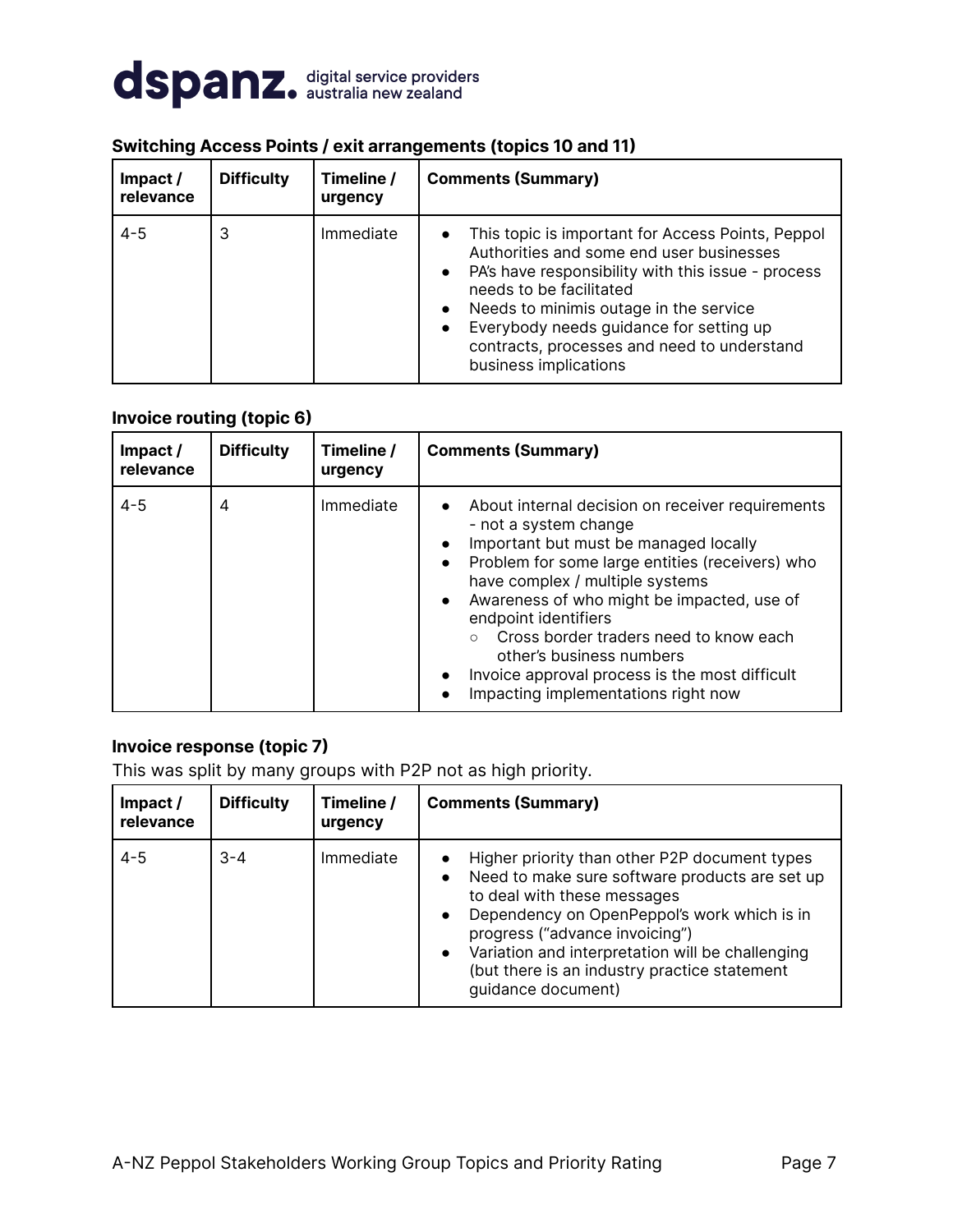

#### **eProcurement except for Invoice Response (topic 7)**

| Impact/<br>relevance | <b>Difficulty</b> | Timeline /<br>urgency | <b>Comments (Summary)</b>                                                                                                                                                                                                                                  |
|----------------------|-------------------|-----------------------|------------------------------------------------------------------------------------------------------------------------------------------------------------------------------------------------------------------------------------------------------------|
|                      | $2 - 3$           | 12 months+            | Some entities would like to implement additional<br>$\bullet$<br>document types such as purchase order<br>Invoice on the system is one thing but to get the<br>$\bullet$<br>real benefit you need other documents<br>P <sub>2</sub> P interaction with EDI |

#### **Industry specific requirements (topic 5)**

| Impact /<br>relevance | <b>Difficulty</b> | Timeline /<br>urgency | <b>Comments (Summary)</b>                                                                                                                                                                                                                                                                                                                                                                                                                                                                                                                                                                                                                                                                                                                                                                                                                                                                                                                                                                                                                                                                                                                   |
|-----------------------|-------------------|-----------------------|---------------------------------------------------------------------------------------------------------------------------------------------------------------------------------------------------------------------------------------------------------------------------------------------------------------------------------------------------------------------------------------------------------------------------------------------------------------------------------------------------------------------------------------------------------------------------------------------------------------------------------------------------------------------------------------------------------------------------------------------------------------------------------------------------------------------------------------------------------------------------------------------------------------------------------------------------------------------------------------------------------------------------------------------------------------------------------------------------------------------------------------------|
| $2 - 3$               | 4                 | 12 months+            | Get the invoice right first and make sure the<br>$\bullet$<br>basics are working well<br>Not enough adoption / implementation in specific<br>$\bullet$<br>industries yet to fully understand<br>Identifying and developing working solutions for<br>all might be tricky<br>Problem with interpretation by different<br>$\bullet$<br>communities - defining meaning at SP level will<br>be difficult<br>Should be at industry specific level - already<br>happens where industries use specific UBL<br>subsets<br>Need for general invoice then specific (XML)<br>attachments for each industry based on their<br>needs<br>Focus on high priority industries first<br>$\bullet$<br>Groups of users who use existing mechanisms to<br>$\bullet$<br>agree on standards - CIUS specifications with<br>tailored schematrons<br>More about what industries are using now with<br>$\bullet$<br>their own interpretations - accommodate both<br>current and future users<br>Need consistent practice e.g. how to deal with<br>invoices with many pages / lines<br>One DSP stated on construction already<br>٠<br>Ongoing piece of work<br>$\bullet$ |

## Low Priority